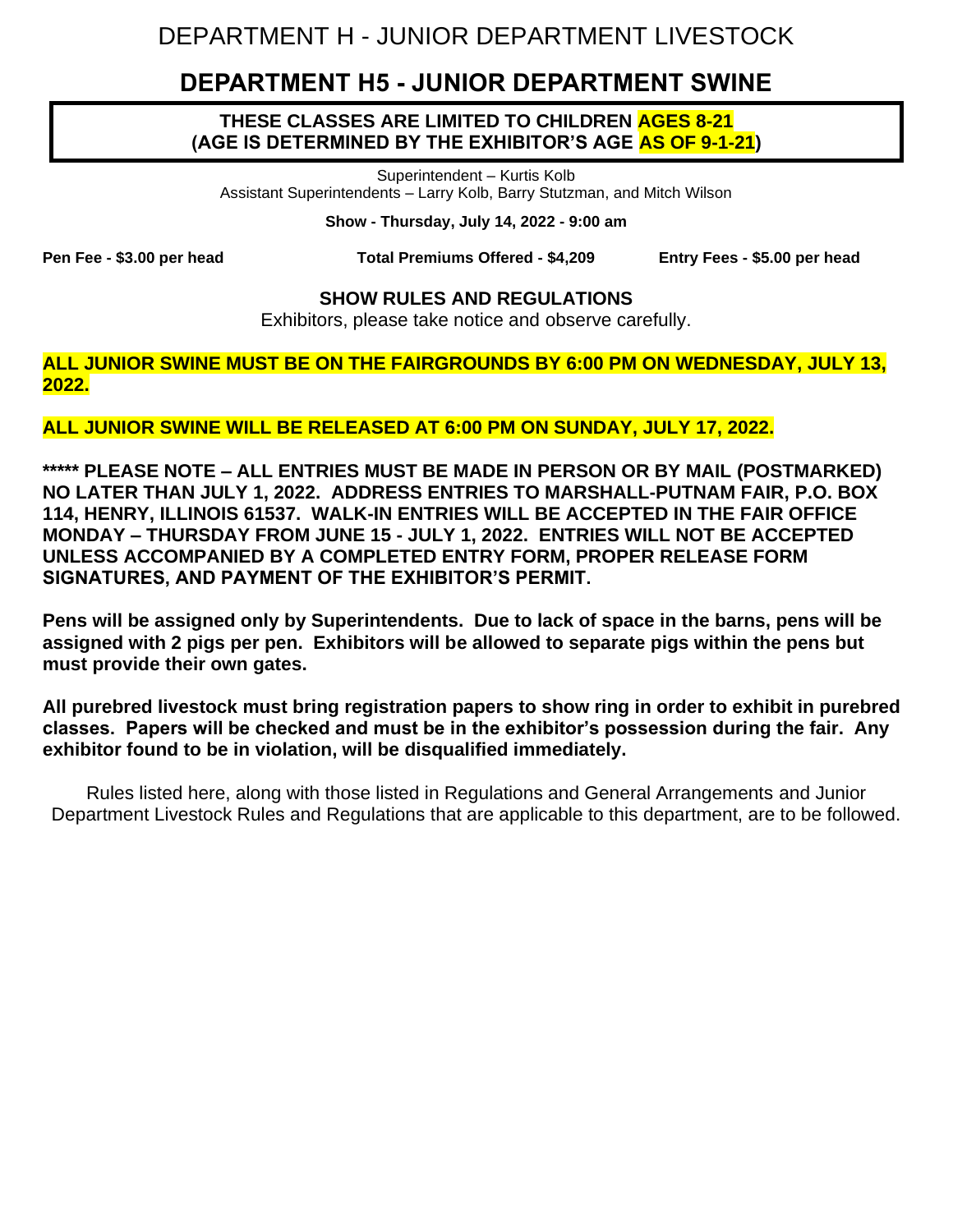### **DEPARTMENT H5 – SECTION 1 – PUREBRED GILTS Show order will be announced by the Superintendents.**

|                                     | <b>BERKSHIRE</b>                      | CHESTER WHITE | DUROC | HAMPSHIRE | POLAND CHINA | SPOTTED POLAND CHINA | YORKSHIRE | <b>ANDRACE/TAMWORTH/AOB</b> | <b>HEREFORD</b> |                                                                 | 1st             | 2nd            | 3rd  | 4th  | 5th  |
|-------------------------------------|---------------------------------------|---------------|-------|-----------|--------------|----------------------|-----------|-----------------------------|-----------------|-----------------------------------------------------------------|-----------------|----------------|------|------|------|
| $\overline{\phantom{0}}$<br>SECTION | 100                                   | 200           | 300   | 400       | 500          | 600                  | 700       | 800                         | 900             | Gilt, farrowed on or<br>after 1-1-22 and before<br>$2 - 1 - 22$ | \$28            | \$24           | \$18 | \$14 | \$11 |
|                                     | 101                                   | 201           | 301   | 401       | 501          | 601                  | 701       | 801                         | 901             | Gilt, farrowed on or<br>after 2-1-22                            | \$28            | \$24           | \$18 | \$14 | \$11 |
|                                     | 102                                   | 202           | 302   | 402       | 502          | 602                  | 702       | 802                         | 902             | Pair of Gilts, Born on or<br>after 1-1-22                       | \$28            | \$24           | \$18 | \$14 |      |
|                                     | <b>Section 100 - Champion Classes</b> |               |       |           |              |                      |           |                             |                 |                                                                 |                 |                |      |      |      |
|                                     | 105                                   | 205           | 305   | 405       | 505          | 605                  | 705       | 805                         | 905             | <b>Champion Gilt</b>                                            | \$10 & Ribbon   |                |      |      |      |
| SECTION 100                         | 106                                   | 206           | 306   | 406       | 506          | 606                  | 706       | 806                         | 906             | <b>Reserve Champion</b><br>Gilt                                 | <b>Ribbon</b>   |                |      |      |      |
|                                     |                                       |               |       | 10001     |              |                      |           |                             |                 | <b>Grand Champion Gilt</b><br>Overall                           | \$100 & Rosette |                |      |      |      |
|                                     |                                       |               |       | 10002     |              |                      |           |                             |                 | <b>Reserve Grand</b><br><b>Champion Gilt Overall</b>            | \$50 & Rosette  |                |      |      |      |
|                                     |                                       |               |       | 10003     |              |                      |           |                             |                 | <b>Grand Champion</b><br><b>Pair of Gilts Overall</b>           |                 | \$50 & Rosette |      |      |      |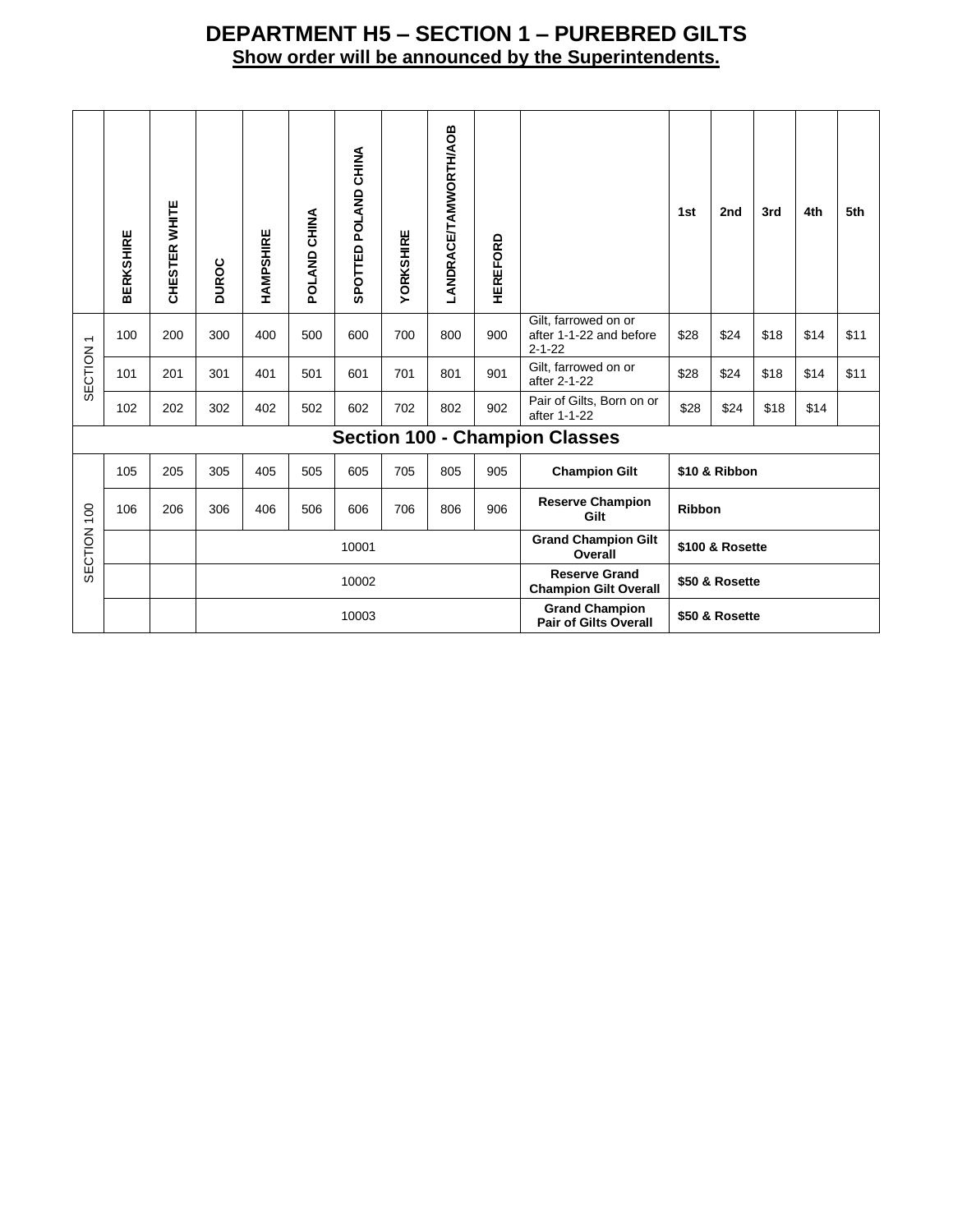#### **DEPARTMENT H5 – SECTION 2 – CROSSBRED GILTS Show order will be announced by the Superintendents.**

All gilts will be divided after they are weighed. Junior crossbred gilts will be weighed. All entries farrowed on or after January 1, 2022. Exhibitor will declare weights. Weights must be turned in by 7:00 pm on Wednesday, July 13<sup>th</sup>. Top 2 placing hogs per class will be weighed. **\*\*6% WEIGH BACK\*\*** Weight Range of Crossbred Gilts: **190 pounds – 350 pounds CROSSBRED GILTS WILL BE SHOWN AFTER THE PUREBRED GILTS Exhibitors must bring their own bedding – shavings only – NO STRAW Please Note: YOU CANNOT SHOW THE SAME GILT IN THE PUREBRED GILT SHOW AND IN THE CROSSBRED GILT SHOW.** 

## **ENTER ALL CROSSBRED GILTS IN DEPARTMENT H5-SECTION 2-CLASS 2A**

| <b>SECTION</b>       | <b>CLASS</b> | <b>DISCRIPTION</b>                     | 1st            | 2nd  | 3rd  | 4th  | 5th |
|----------------------|--------------|----------------------------------------|----------------|------|------|------|-----|
|                      | 2A           | <b>CROSSBRED GILT ENTRY CLASS</b>      |                |      |      |      |     |
| SECTION <sub>2</sub> | 1001         | <b>Crossbred Gilt</b>                  | \$30           | \$20 | \$15 | \$10 | \$7 |
|                      | 1002         | <b>Crossbred Gilt</b>                  | \$30           | \$20 | \$15 | \$10 | \$7 |
|                      | 1003         | <b>Champion Crossbred Gilt</b>         | \$50 & Rosette |      |      |      |     |
| SECTION 100          | 1004         | <b>Reserve Champion Crossbred Gilt</b> | \$25 & Rosette |      |      |      |     |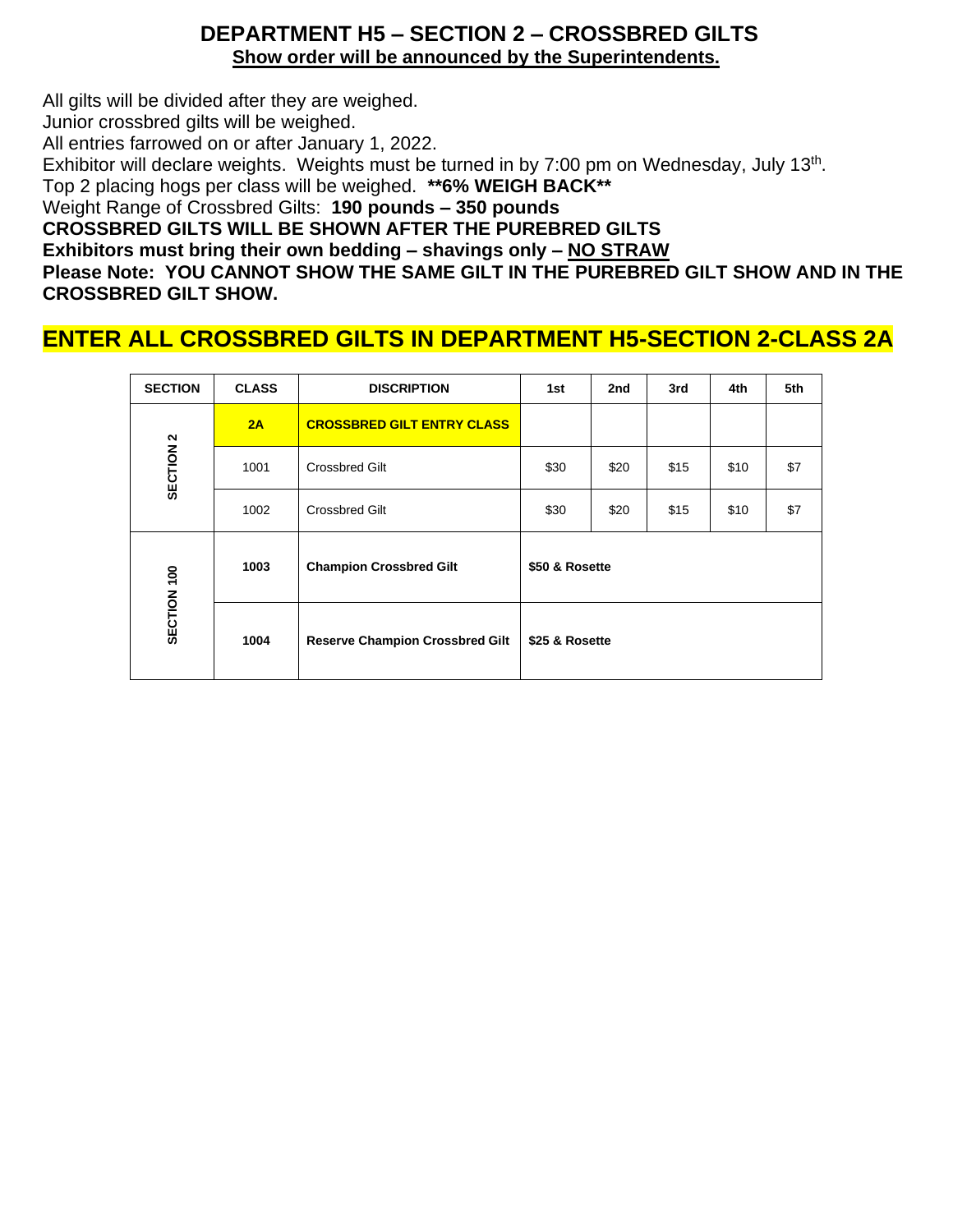#### **DEPARTMENT H5 – SECTION 3 – BARROWS Show order will be announced by the Superintendents.**

All barrows will be divided after they are weighed.

Junior barrows will be weighed.

All entries farrowed on or after January 1, 2022.

Exhibitor will declare weights. Weights must be turned in by 7:00 pm on Wednesday, July 13<sup>th</sup>.

Top 2 placing hogs per class will be weighed. **\*\*6% WEIGH BACK\*\***

Weight Range of Barrows: **190 pounds – 300 pounds**

**BARROWS WILL BE SHOWN AFTER THE CROSSBRED GILTS.**

**Exhibitors must bring their own bedding – shavings only – NO STRAW**

It takes 10 head in a breed to break classes.

| <b>SECTION</b>          | <b>CLASS</b>                           | <b>DISCRIPTION</b>                       | 1ST            | 2ND  | 3RD  | 4TH | 5TH |
|-------------------------|----------------------------------------|------------------------------------------|----------------|------|------|-----|-----|
| 3 <sup>1</sup>          | 3A                                     | <b>AOB BARROW ENTRY CLASS</b>            |                |      |      |     |     |
| 3                       | 100                                    | Lightweight AOB Barrow                   |                | \$20 | \$15 | \$8 | \$7 |
| 3                       | 101                                    | Heavyweight AOB Barrow                   |                | \$20 | \$15 | \$8 | \$7 |
| 100                     | 102                                    | <b>CHAMPION AOB BARROW</b>               | \$10 & RIBBON  |      |      |     |     |
| 100                     | 103                                    | <b>RESERVE CHAMPION AOB BARROW</b>       | <b>RIBBON</b>  |      |      |     |     |
| $\overline{\mathbf{3}}$ | 3B                                     | <b>DUROC BARROW ENTRY CLASS</b>          |                |      |      |     |     |
| 3                       | 200                                    | Lightweight DUROC Barrow                 |                | \$20 | \$15 | \$8 | \$7 |
| 3                       | 201                                    | Heavyweight DUROC Barrow                 | \$30           | \$20 | \$15 | \$8 | \$7 |
| 100                     | 202                                    | <b>CHAMPION DUROC BARROW</b>             | \$10 & RIBBON  |      |      |     |     |
| 100                     | 203                                    | <b>RESERVE CHAMPION DUROC BARROW</b>     | <b>RIBBON</b>  |      |      |     |     |
| 3 <sup>1</sup>          | 3C                                     | <b>HAMPSHIRE BARROW ENTRY CLASS</b>      |                |      |      |     |     |
| 3                       | 300                                    | Lightweight HAMPSHIRE Barrow             | \$30           | \$20 | \$15 | \$8 | \$7 |
| 3                       | 301                                    | Heavyweight HAMPSHIRE Barrow             | \$30           | \$20 | \$15 | \$8 | \$7 |
| 100                     | 302                                    | <b>CHAMPION HAMPSHIRE BARROW</b>         | \$10 & RIBBON  |      |      |     |     |
| 100                     | 303                                    | <b>RESERVE CHAMPION HAMPSHIRE BARROW</b> | <b>RIBBON</b>  |      |      |     |     |
| 3 <sup>1</sup>          | 3D                                     | <b>YORKSHIRE BARROW ENTRY CLASS</b>      |                |      |      |     |     |
| 3                       | 400                                    | Lightweight YORKSHIRE Barrow             | \$30           | \$20 | \$15 | \$8 | \$7 |
| 3                       | 401                                    | Heavyweight YORKSHIRE Barrow             | \$30           | \$20 | \$15 | \$8 | \$7 |
| 100                     | 402                                    | <b>CHAMPION YORKSHIRE BARROW</b>         | \$10 & RIBBON  |      |      |     |     |
| 100                     | 403                                    | <b>RESERVE CHAMPION YORSHIRE BARROW</b>  | <b>RIBBON</b>  |      |      |     |     |
| 100                     | 500<br><b>CHAMPION PUREBRED BARROW</b> |                                          | \$50 & ROSETTE |      |      |     |     |
| 100                     | 501                                    | <b>RESERVE CHAMPION PUREBRED BARROW</b>  | \$10 & ROSETTE |      |      |     |     |

#### **CROSSBRED CLASSES ON NEXT PAGE**